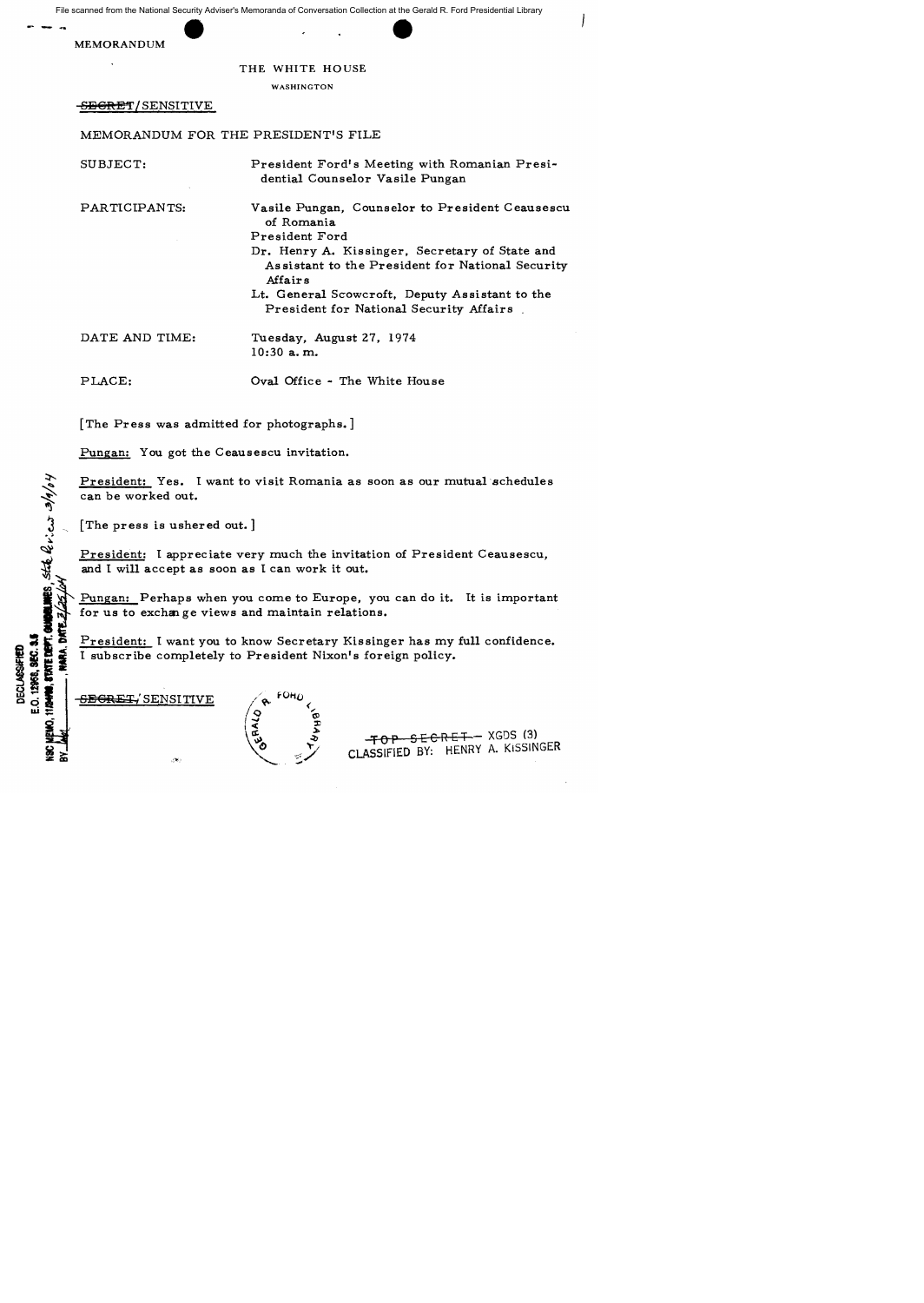## the set of the set of the set of the set of the set of the set of the set of the set of the set of the set of the set of the set of the set of the set of the set of the set of the set of the set of the set of the set of th

Pungan: I bring you the greetings and best wishes of President Ceausescu. He appreciated the message he received and he asked me to emphasize his desire and efforts to improve relations, and to have personal relations with you. Our relationship is important to us, and a visit from time to time is important in this regards.

President: The American people, the Congress and I treasure our friendship with the Romanians, and if we can get over all the problems here we can strengthen those ties.

Pungan: President Ceausescu asked me to bring a few matters to your attention.

First. Europe. He is pleased with the results of the Conference on Security and Cooperation in Europe, but there is some delay in the Conference and in having the final phase at the highest level by the end of the year. He asked your help to see the second stage finalized and preparations made for the third stage. We think this Conference can bring more cooperation and confidence.

President: I think we are eager to move it along, aren't we?

Kissinger: Yes, we are prepared to encourage the Europeans, but not to strain our relations with them in order to do it.

Punaan: We understand but we see some favorable benefits which would make desirable an early Conference at the highest level. It is especially important on Confidence-Building Measures and those measures leading to detente. We think the United States can help.

Kissinger: We support the Romanian position. But in the area of human contacts, the West Europeans are being extreme. In the areas of maneuvers and movement of forces, our views are similar to the Romanians!

Pungan: We want to see increased contacts, but it is a delicate matter.

Kissinger: Mr. President, I told him yesterday that the Communists have specialized in taking and holding power and aren't likely to be overthrown by accident through increased contacts. What the Romanians want is to prevent the large movement of forces to bring pressure.

 $\phi$  , ,



SBCRET/SENSITIVE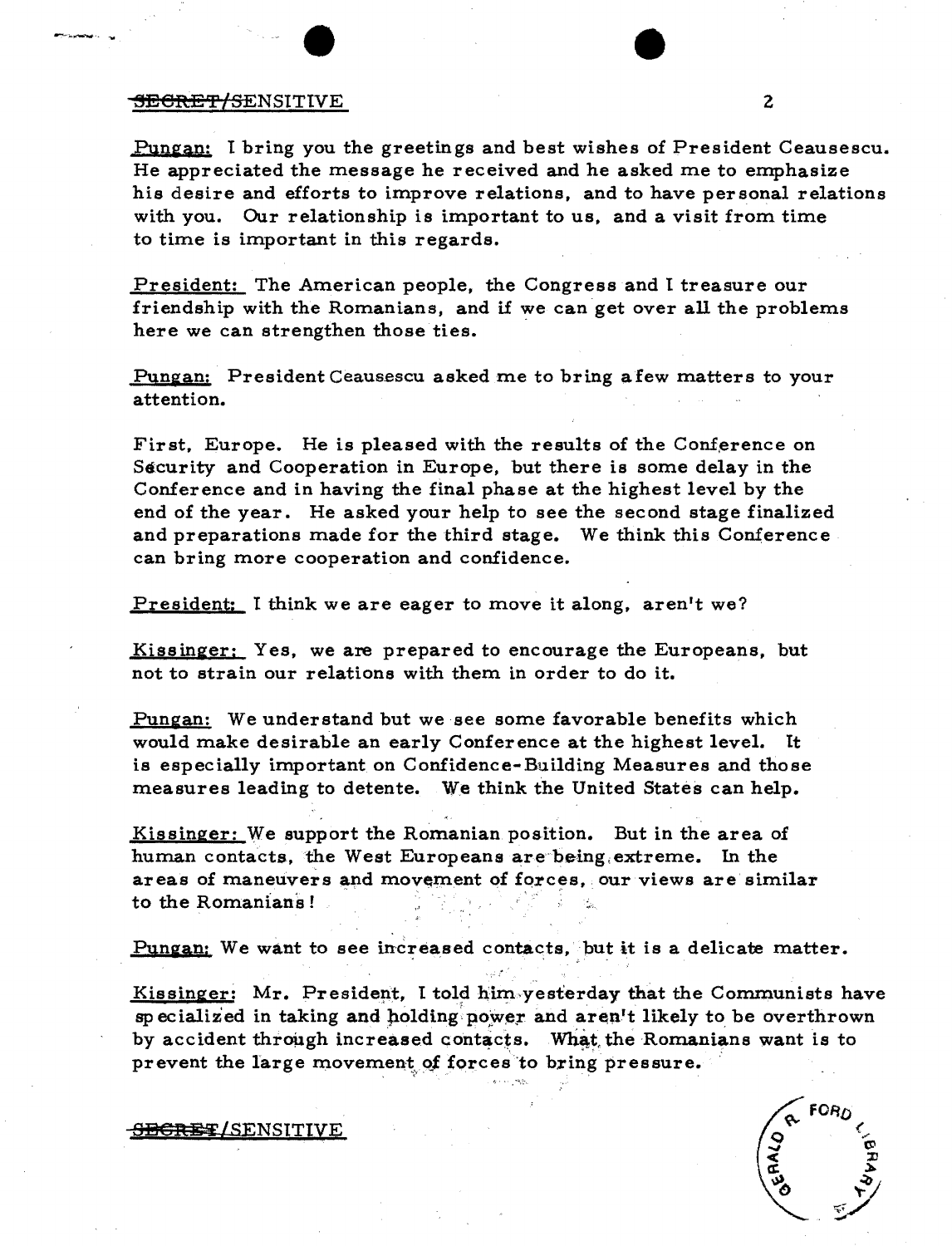## *<u>REGRET</u>/SENSITIVE*

President: I know you are interested in the Trade Bill and MFN. We are working for a good bill and I think we are close to a good compromise.

Pungan: I think you will succeed by the end of the year.

President: We will be very disappointed if it doesn't happen.

Pungan: Another problem is Cyprus. It is close to us, and prolongation of the conflict increases the danger. At some time, we want to see the right solution--withdrawal of foreign troops, the independence of Cyprus, and both sides to live in peace on the island.

President: We are working to try to be helpful. We want withdrawal, a ceasefire until then, and a stable solution. We have been working with the Greeks, Turks and the Cypriots.

Pungan: I am sure the United States can help find a good solution.

Another problem is Korea. The North Korean leadership wants to have confidential contacts with the United States for discussions. They have suggested Romania. President Ceasescu has offered to help if you want to do it.

President: We are grateful for your offer. Secretary Kissinger and I will discuss it in detail. Certain things must precede such contacts. We don't want to go in without firm understandings. Secretary Kissinger will contact your Ambassador.

Kissinger: We will talk and then relay our ideas through your Ambassador.

Pungan: I will tell the North Koreans and hope you will have a good answer.

The last question is the Middle East. President Ceausescu thinks a delay in further progress is leading to new tensions and the possibility of war. We think the Geneva Conference should start again.

President: We are keeping the process moving. We have been meeting with Arab leaders, and we will meet soon with Saqqaf and Rabin. We agree that more movement is essential, and we are working toward that, but we may differ on whether the best way is Geneva or bilaterally .

-S<del>ECRET</del>/SENSITIVE



3

 $\angle \times$  $\sqrt{2}$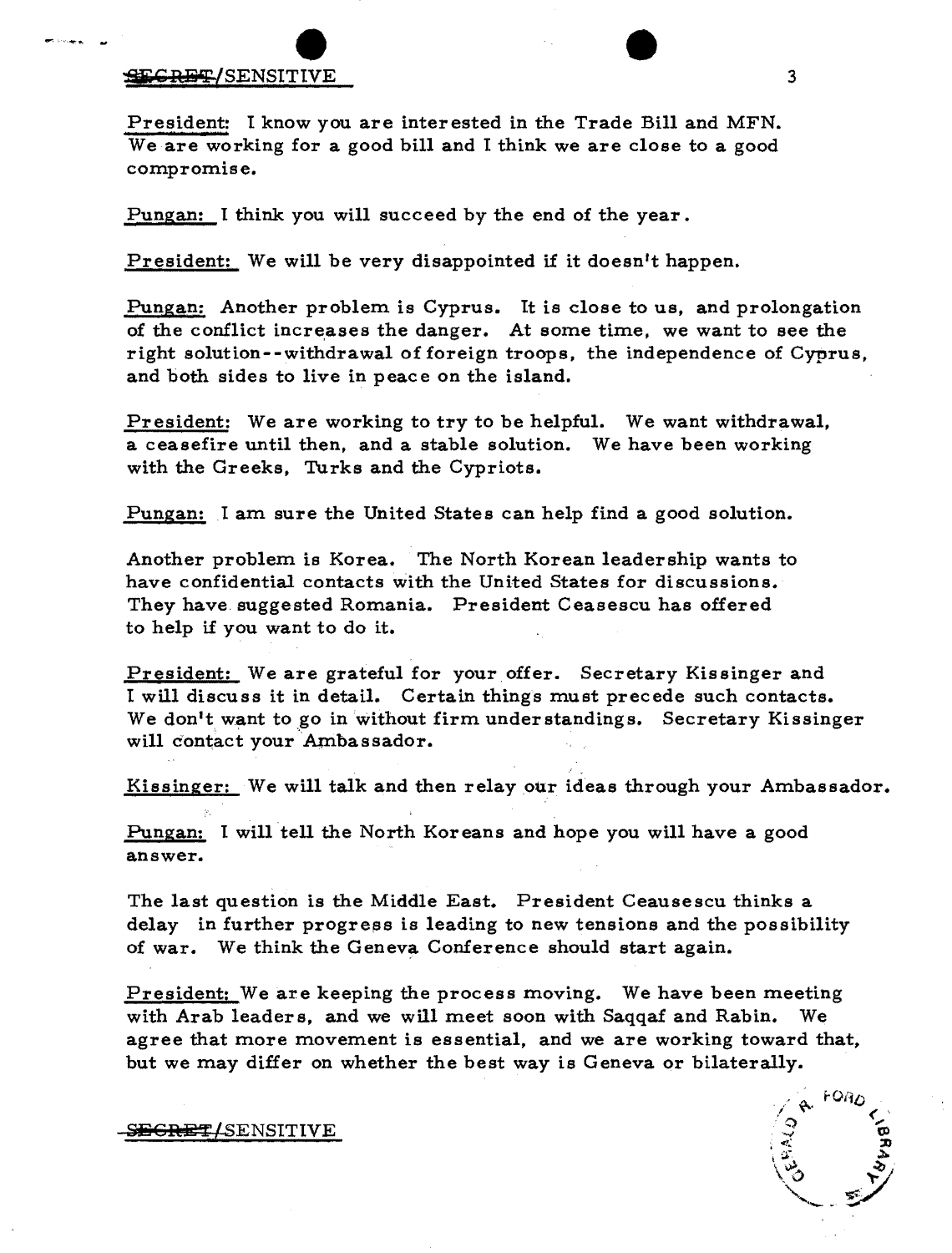## <del>SECRET/</del>SENSITIVE 4

"< "t", ~~'lF

Pungan: But it is useful to have talks going on and some sense of progress. We need confidence that the next step will come.

Kissinger: Romania is the only country in Eastern Europe that did not break relations with Israel.

President: We have to keep things moving.

Pungan: You have done so much, but we hope you will do more. Any time there are mutual problems which you think we should discuss, please get in touch and we will cooperate closely for the be st solution.

President: You have been extremely helpful. Our relationship with Romania is excellent and we want to make it better. We appreciate your offer on North Korea. We will be back to you.

Kissinger: Counselor Pungan is willing to come here from time to time when something is urgent.

[The meeting then ended.]

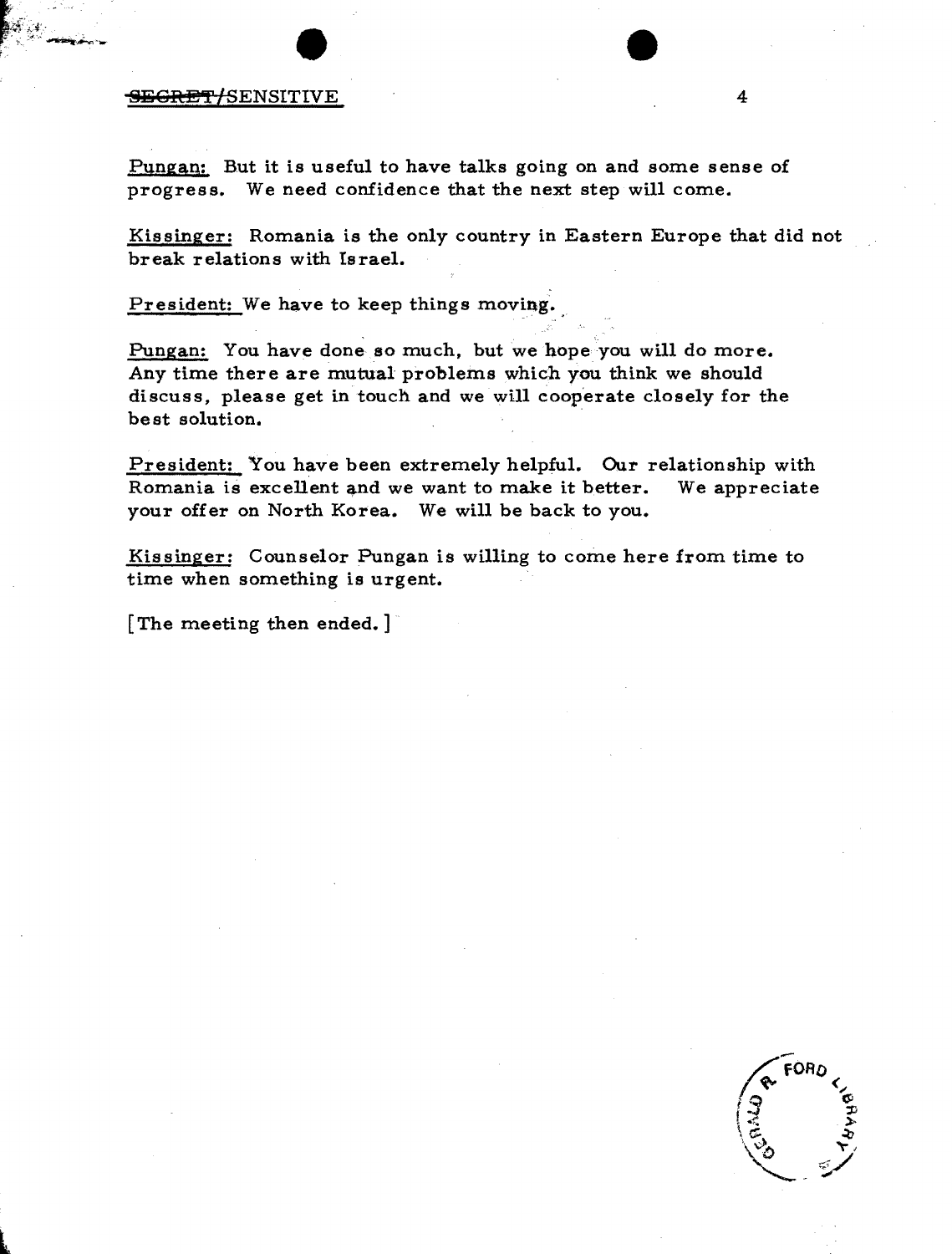P/ Pungan ik 27 aug (Transenbord) Ceavseseu Ver You got en Cemus de constation Myres. I wont t want as soon as any untant Perpondente au la constatunt alaget de coments d'une content me. By perhaps when you canne to E was It important Pr moto x damper into a metre usations. d'Khiz eug full anythiner. I suburit emptathe le I may you the questions what within of b. He appointed may be recal tak in the inglusion bis drive a effecto to experience relations + & have personal ulations w/ apr (foldtracting) ing & ry \$ a visit pourtin & true anger in the wal. Me Clangeoph, Cong, + & treated purchy W/R+ if we can get me a guto tome we con slungther than the Cestalme to hing a four metters to your attendent Fast Em. Pluse W/ und fcscE but those is sure delay in cash & in final floar at haghert buck by me year . He Conf can bring none cropt conf. V Jetter's un inger to more taking and on K Yes, and preparat & incoming columns, but wat to show are polities al them

E.O. 12958, SEC. 3.5 NSC MEMO, 11/24/98, STATE DEPT. GUIDELINES, State le viens 3/9/04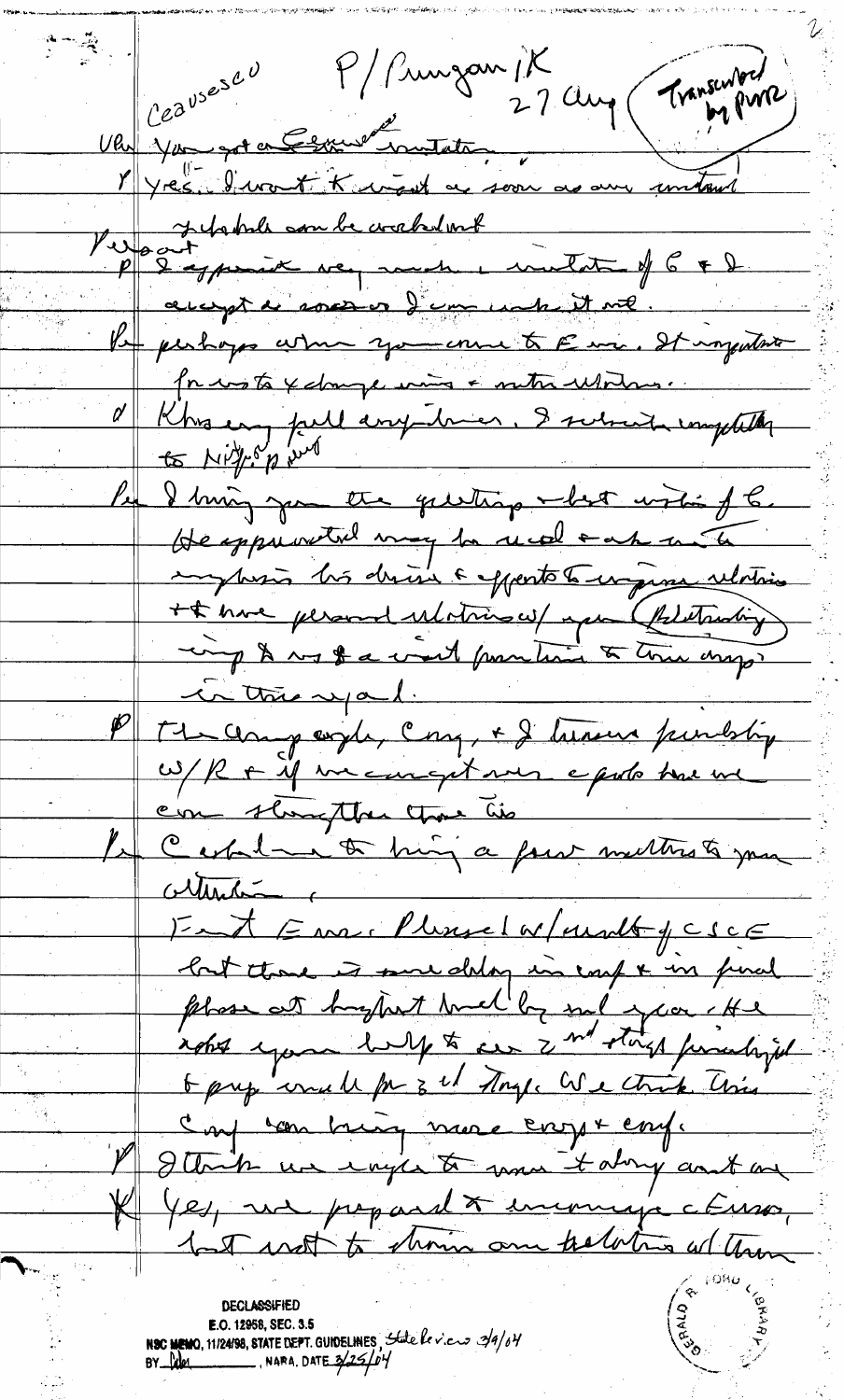3 CSCE Imame  $0\nu_{\nu}$ Adort Le ver inderstand but me see some (favoration) broughts which under deserve every conflime at bright livel, Egg ing. and CB M+ Chief Cendais to chtest - We think US can help. K We support Rermain partir But inc avagé dans le centaits à l'une au singeptume, similar to Ruman la bile nomt & see (invinced autorité, but it is a delicate concentra K Dort him regarding that counts how spendiget in Taky & holding power + ount hardy & be creathing by accelent these and meaner embado What Remain won't to to purent clarge unement of forces to him pressure. 8 km in contracted on Timbe Bell & MEN, We working for a good but -2 think incurre clear to a good emprovement Pe & think you will suread by a end of a year PUL will be can lesson y don't hyper. Put convertir problement de la desete not potent Jemphit musique donger-At sond time of trops, enly due of Sypra & North sected lors emperent en cidosit. We writing to by F be happed - We coff Grant W/ channel, OF Til Chin, & start podata Hove been unhing w/ 6, T+ by printes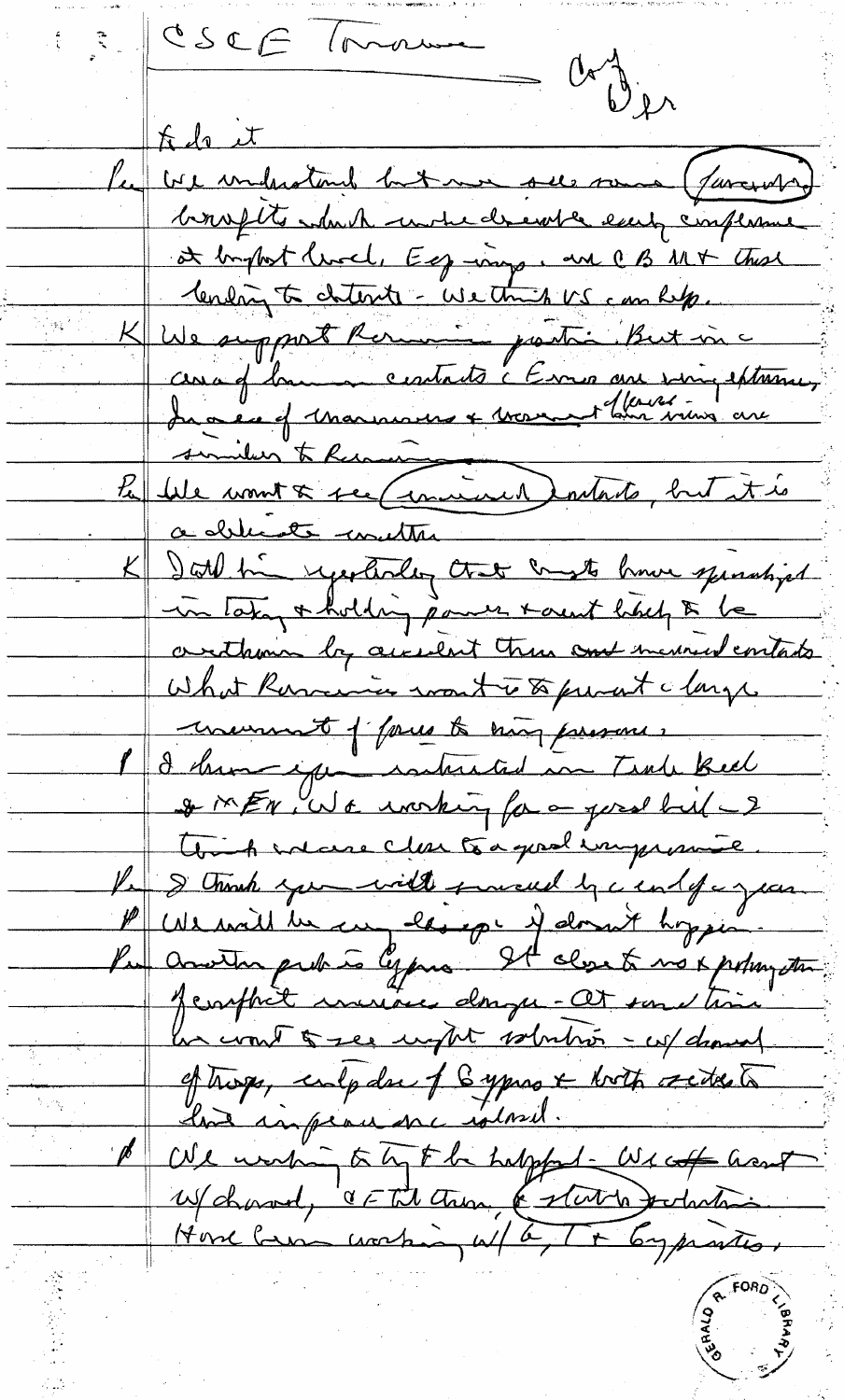Pul I mu US can hoff find an god solution Contro is Karr. The NK leadership would to have comprehentat emtante w/US for chancemen They have suggested hermanice. 6 has offered to bilging come you want to do it O Gentfil papami offer. Re duill dains in beloit : Canture coming sont must preuse such contacts. We last want to go in who fun indisplantings. Havil cartacte arne K We will Cath + relay what then and. Pu Jurill till NK & + hope you have agril assume, Lont in ME. S thinks delay lasting to me Evision + possibility of Was We truck P We want beging voorige We lance home incuting with the leaders in and with Scape of the Robin Weagrer (was promisent executed on contain toward that hat me may differ Pu But il analpro to have take ging out a sons faire mel empirementare Khampson and not break u/r K Rassaument page Thing user ) but hope Un time there are with proches which you